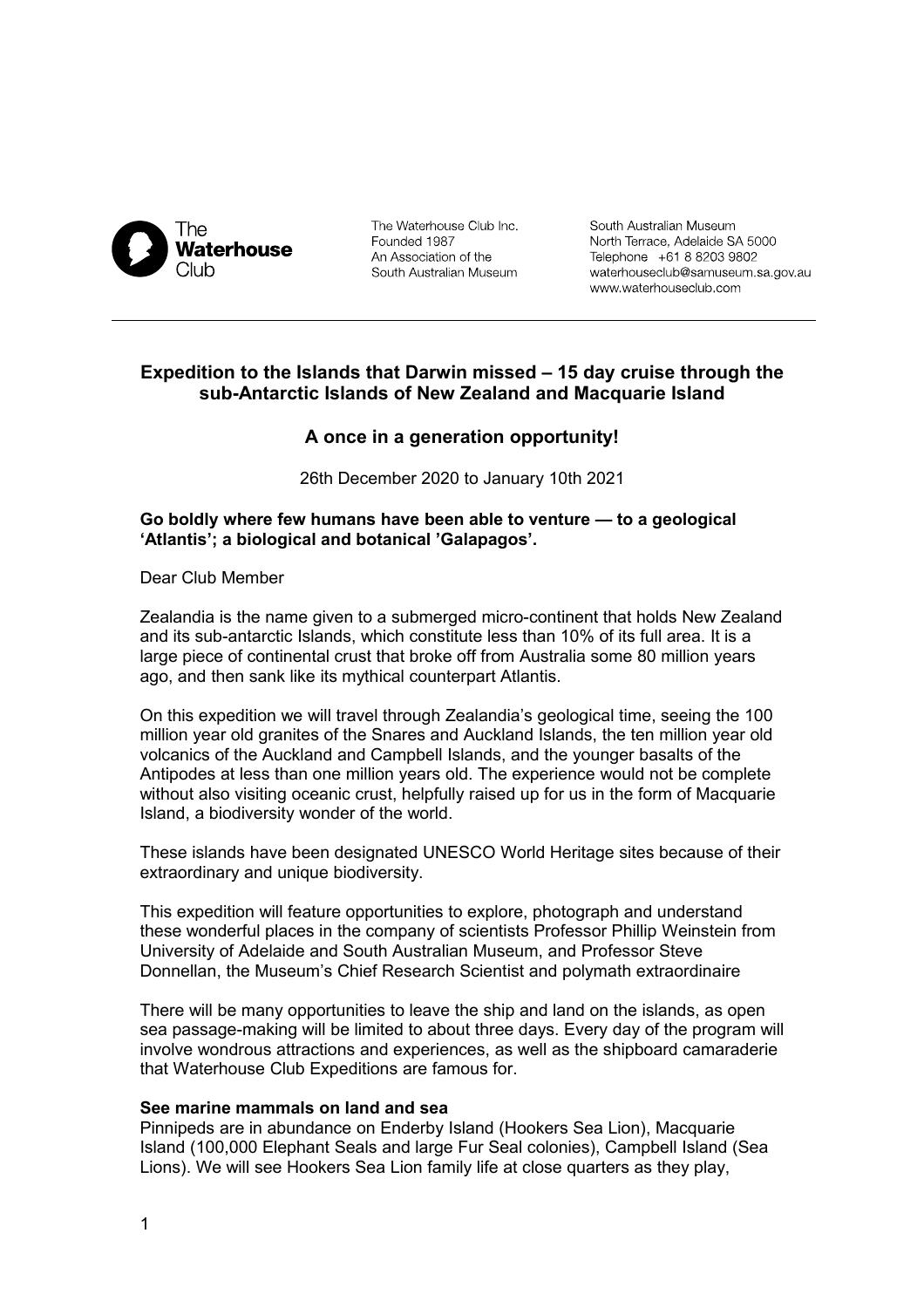nurture pups and settle territorial disputes. On Macquarie we will walk through dense colonies of enormous Elephant Seals as they wallow contentedly between their deep-diving foraging expeditions.

Whale spottingh is a good natured competitive sport on Waterhouse Club expeditions. The seas between the islands are home to all the great whale species and Orcas, and many dolphins including the exquisite Hour Glass Dolphin likes to play around the bows of passing vessels.

## **Up close and personal with giant birds!**

On Enderby Island the Southern Royal Albatross prepares a 30 metre landing strip for take offs and then after a gallop soars without a single flap. With their nesting sites a few metres from the boardwalk, you'll get a sense of just how big these birds are –like geese with wings that would do justice to a small glider.

The islands and oceans are a bird watcher's paradise**.** We will see Wandering, Royal, Black-browed, Light-Mantled Sooty Albatross species, as well as having close encounters with Southern Royal Albatross on Enderby and the Shy Mollyhawk colony at South West Cape, Auckland Island. In between the islands photographers will find the ship is a perfect platform for capturing stunning seabird images as they follow in our wake.

Penguins are another feature of this expedition including Snares Crested and Yelloweyed on the NZ islands. On Macquarie Island we will visit the vast colonies of Royal and King Penguins and become objects of curiosity ourselves as they waddle right up to us.

#### **Walk through unique megaherbs!**

Sir Joseph Dalton Hooker, a great friend of Darwin, was overwhelmed by the experience of seeing these amazing plants when he visited the Auckland and Campbell Islands as botanist on the Ross Expedition to Antarctica (1839-43). He wrote that their bursting blooms were "second to none outside the tropics", and was the first to collect and describe several of the species scientifically. These herbaceous plants have evolved in extremely harsh environmental conditions, but in the absence of herbivores – thus, when rabbits, goats, and other herbivores were released onto the islands to provide food for shipwrecked sailors, megaherbs were eaten almost to extinction. Thanks to the New Zealand Department of Conservation these introduced animals were recently eradicated from the islands, resulting in a rapid and impressive restoration of the megaherb ground cover to its former glory.

A similar program of pest eradication is now complete on Macquarie Island, and previous visitors to the island will be able to see the positive impacts of the program on the birds and plant species.

### **Help collect wingless insects – how did they get there?**

A special focus of the expedition will be non-flying insects. Led by Professor Phil Weinstein, we will collect insects for the Museum and test evolutionary questions with molecular techniques.

The Subantarctic Islands are home to a number of wingless insects; some have winged ancestors, like flies and wasps, but have lost their wings during millions of years of evolution in isolation on these islands. Others have always been unflighted, like springtails and fleas. We can guess that the ancestors of the former would have flown or blown in, but how the latter got there is less clear. By collecting specimens from different populations on different islands, we will be able to test hypotheses